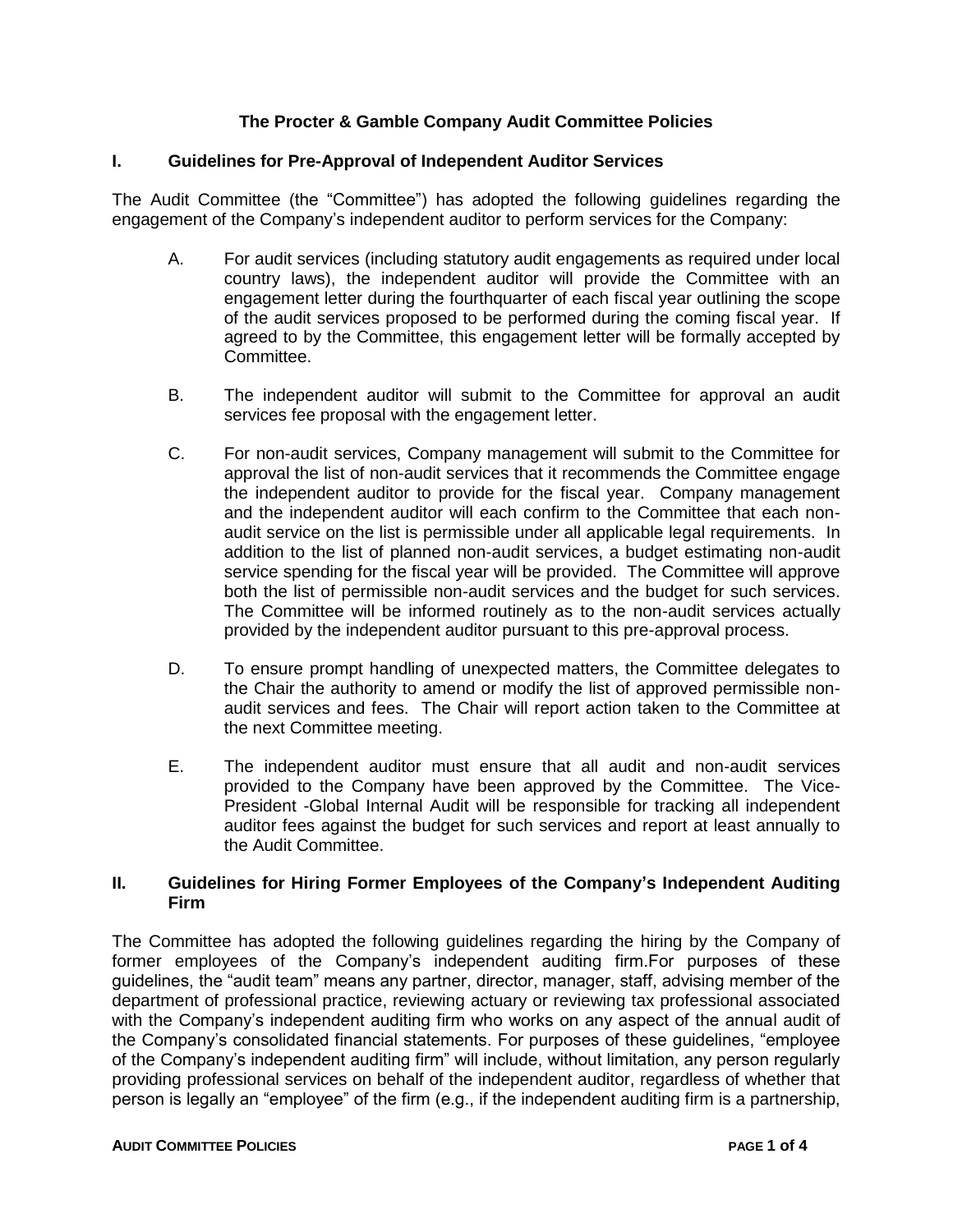a partner would be an "employee of the company's independent auditor" for purposes of these guidelines). For purposes of these guidelines, "company" includes The Procter & Gamble Company and its affiliates.

- A. No member of the audit team can be hired into in a financial reporting oversight role, for a period of two (2) years following his/her association with the audit.
- B. No former employee of the Company's independent auditing firm may be named a Company officer for three (3) years after the termination of his/her employment with the Company's independent auditor.
- C. No former employee of the Company's independent auditing firm may be hired into a Band IV or higher position in the Company without the approval of the Company's Chief Financial Officer and the Chair of the Committee.
- D. No former partner, director, member or executive officer of the Company's independent auditing firm may sign any SEC filing on behalf of the Company for five (5) years after terminating his or her employment with the Company's independent auditing firm.
- E. The Company's Chief Financial Officer shall report annually to the Committee the profile of the preceding year's hires from the independent auditing firm

## **III. Guidelines for Handling Financial, Accounting and Auditing Complaints**

In order to provide assurances with respect to its oversight of the Company's financial, accounting and auditing functions, the Committee has adopted the following guidelines regarding the receipt and handling of complaints from employees and third parties concerning the Company's financial reporting, accounting and/or auditing.

### A. **Confidential Employee Complaint Procedure**

- 1. Employees may provide anonymous complaints to the Company through a toll-free telephone service(HelpLine), staffed by a third party contractor. This number is provided to all employees as part of the Company's Worldwide Business Conduct Manual and on its Business Conduct Manual website (wbcm.pg.com). Bilingual operators provide translation services when needed and toll-free access numbers are provided for most countries around the world. Employees also have access to a number of direct email accounts to raise allegations.
- 2. Upon receipt of a complaint, the independent HelpLine service provider transmits the information to P&G's Global Ethics & Compliance Office and Global Corporate Security Department. The Global Ethics & Compliance Office has the responsibility to see that complaints are investigated and

 $\overline{a}$ 

"Financial oversight role" means a position that has direct responsibility for overseeing those who prepare the Company's financial statements and related information that are included in filings with or submissions to the Securities and Exchange Commission.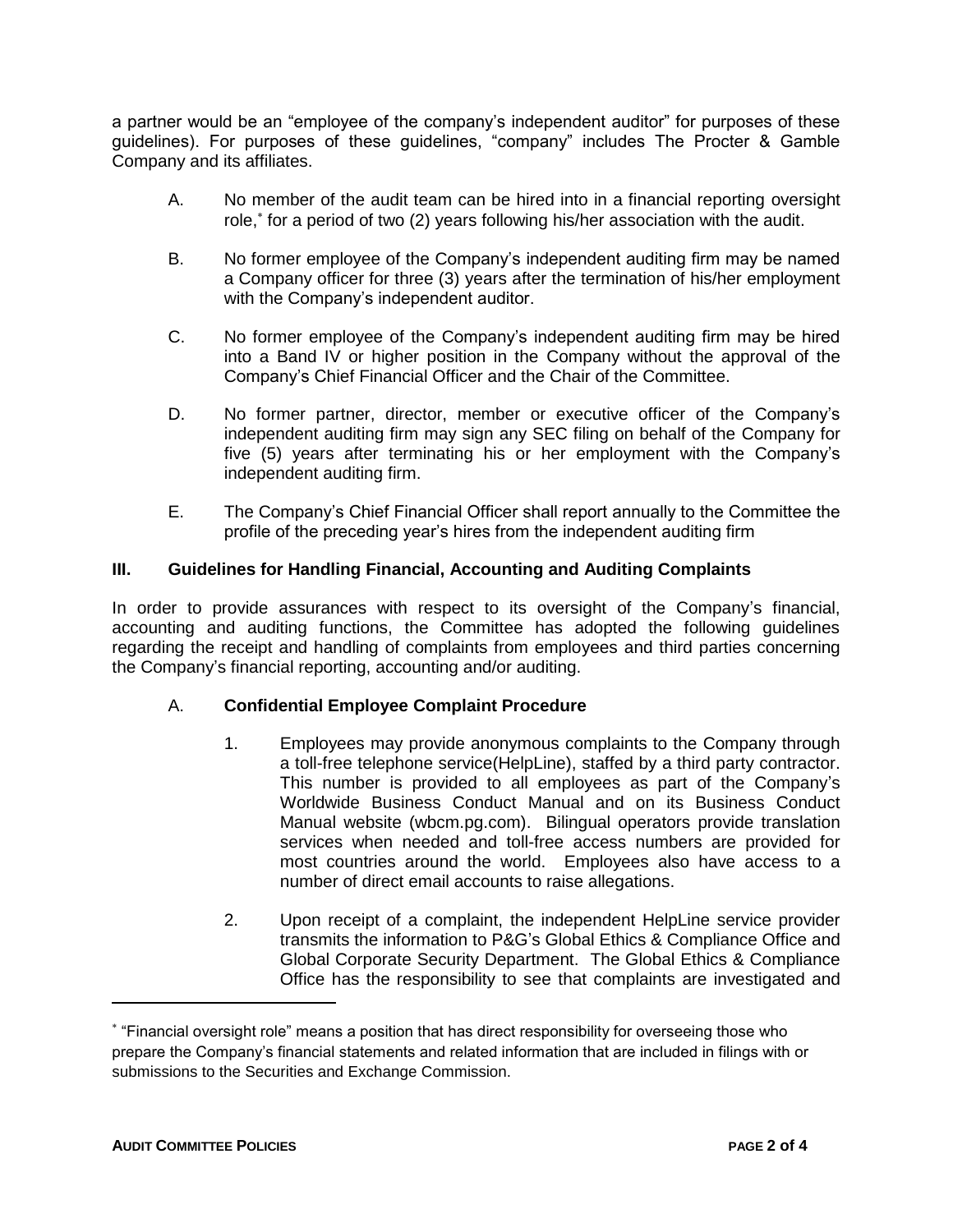acted upon in a timely fashion in accordance with P&G's Incident Response Guidelines.

3. Callers to the HelpLine are given an identification number, which they can use to call back for a response to their complaint. The service provider only takes personal information about the caller if the caller chooses to be identified.

## B. **General Public Complaint Procedure**

Complaints from the general public and employees may be sent, via mail, phone, or electronically, to one of three areas at the Company:

- 1. The Public may raise concerns via the anonymous HelpLineprovider via toll free direct dial phone, web portal and mail service;
- 2. The offices of the CEO, and to a lesser extent, the offices of other senior executives; and
- 3. The main phone lineof the Company's headquarters in Cincinnati.

Complaints regarding accounting or internal controls received on the toll-free line or at the executive offices are forwarded directly to the Global Ethics & Compliance Office.Complaintsreceived at the global headquarters phone line are directed to the tollfree HelpLine.

### C. **Anti-Retaliation**

The Company's Worldwide Business Conduct Manual prohibits any employee from retaliating or taking adverse action against anyone for raising or helping to resolve an integrity concern.

### D. **Escalation of Certain Complaints**

Pursuant to the Company's Incident Response Guidelines, allegations raised internally or externally (e.g., from a regulator or third party) regarding violations of the law or the Company's Worldwide Business Conduct Manual must be investigated fully, and should be entered into the Company's incident management software system. Regardless of where the allegation is raised (unless the allegation is raised to the Board of Directors or the Audit Committee, and one of those two bodies elects to manage the allegation directly) the following types of allegations will be flagged and sent to the Chief Ethics & Compliance Officer and the Vice President – Global Internal Audit for assessment.